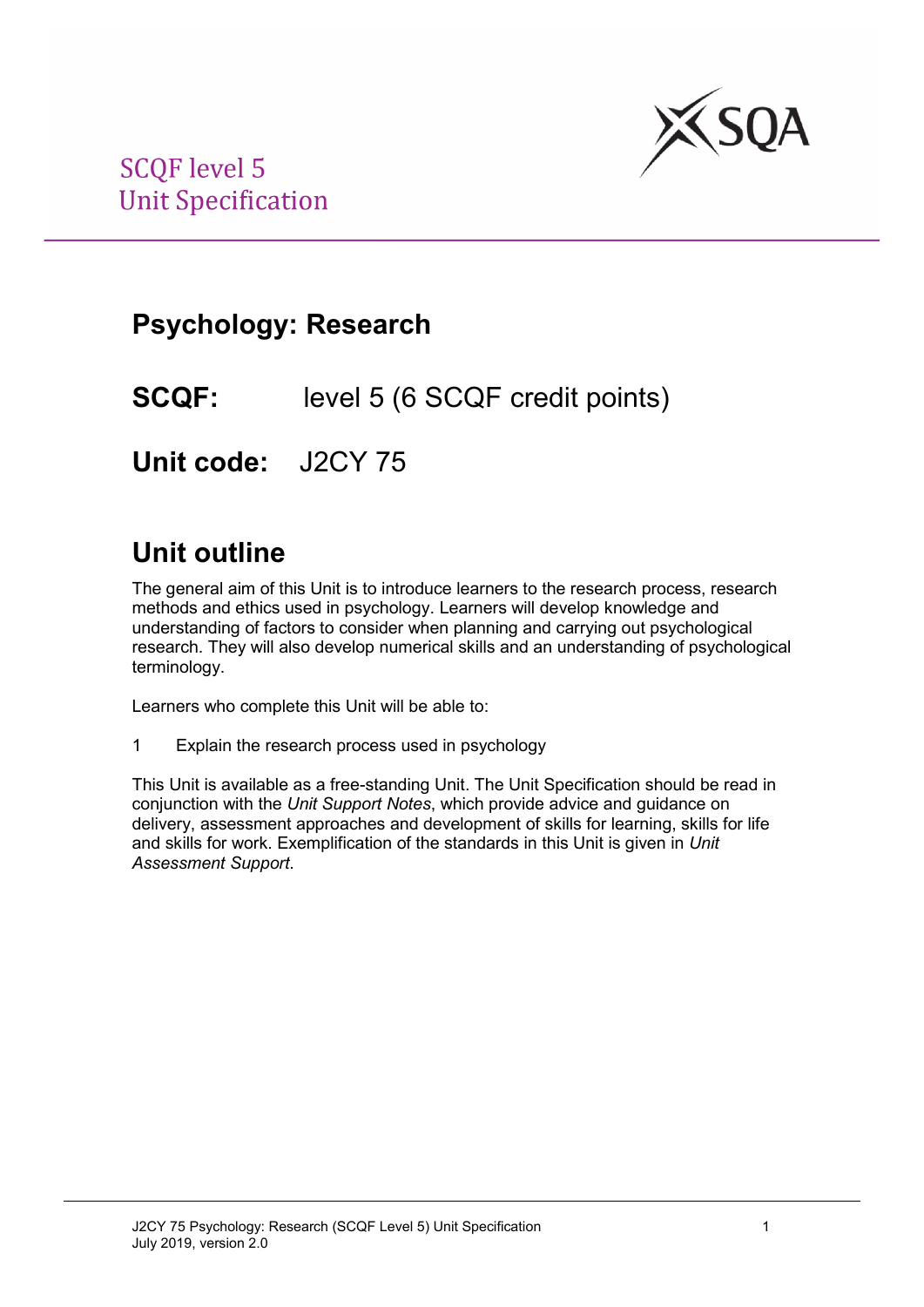### **Recommended entry**

Entry to this Unit is at the discretion of the centre. However, learners would normally be expected to have attained the skills, knowledge and understanding required by one or more of the following or equivalent qualifications and/or experience:

- ♦ National 4 People and Society Course or relevant component Units
- ♦ National 4 Biology Course or relevant component Units
- ♦ Social studies or social sciences Courses at SCQF level 4 or relevant component Units

### **Equality and inclusion**

This Unit Specification has been designed to ensure that there are no unnecessary barriers to learning or assessment. The individual needs of learners should be taken into account when planning learning experiences, selecting assessment methods or considering alternative evidence. For further information, please refer to the *Unit Support Notes.*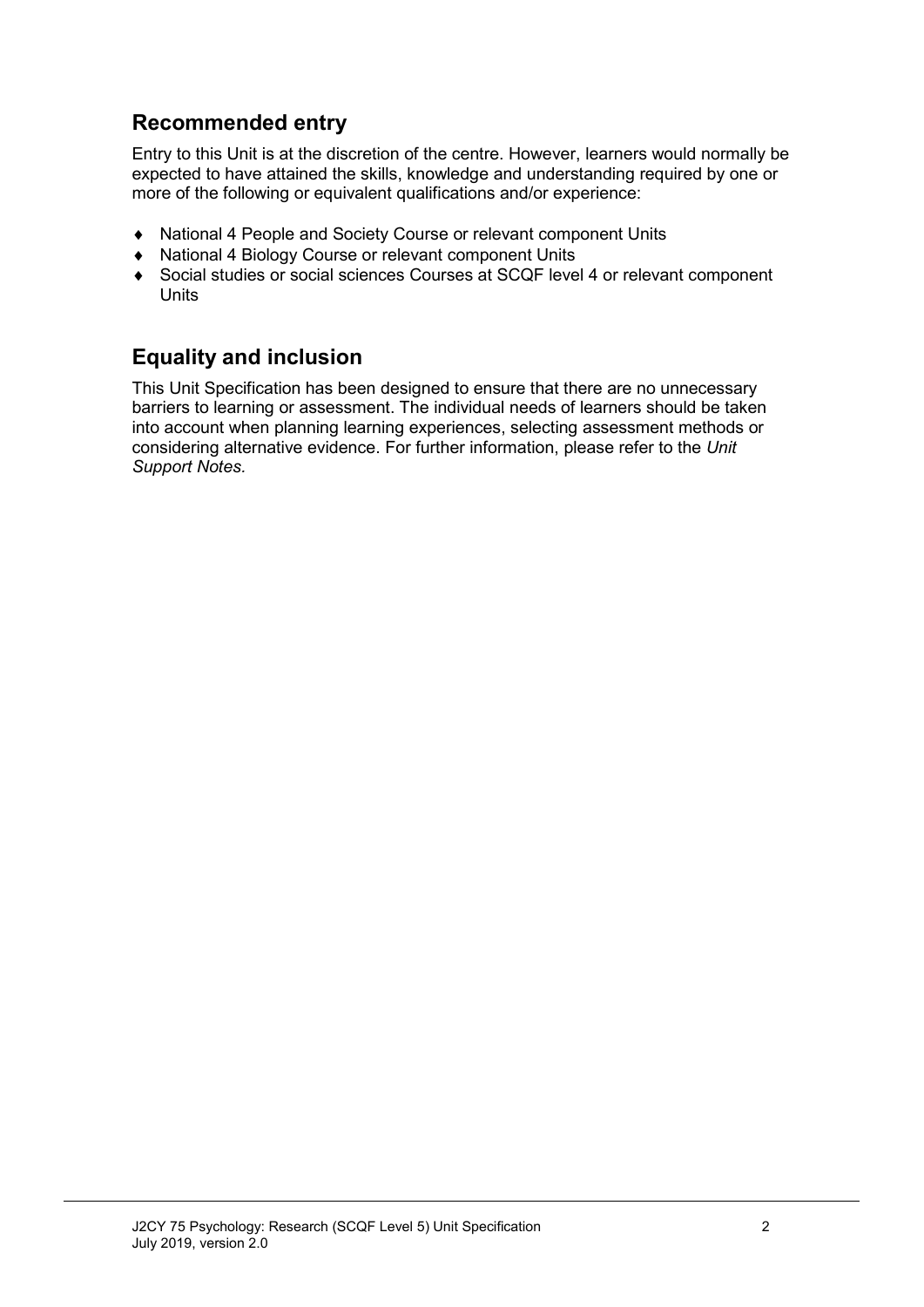# **Standards**

### **Outcomes and assessment standards**

### **Outcome 1**

The learner will:

### **1 Explain the research process used in psychology by:**

- 1.1 Describing the stages of the research process<br>1.2 Explaining experimental and non-experimental
- 1.2 Explaining experimental and non-experimental methods of research<br>1.3 Describing ethical quidelines
- 1.3 Describing ethical guidelines<br>1.4 Explaining sampling methods
- 1.4 Explaining sampling methods used in psychology<br>1.5 Calculating measures of central tendency from str
- 1.5 Calculating measures of central tendency from straightforward data<br>1.6 Applying and justifying choice of method to research scenarios
- Applying and justifying choice of method to research scenarios

## **Evidence Requirements for the Unit**

Assessors should use their professional judgement, subject knowledge and experience, and understanding of their learners, to determine the most appropriate ways to generate evidence and the conditions and contexts in which they are used.

Exemplification of assessment is provided in *Unit Assessment Support*. Advice and guidance on possible approaches to assessment is provided in the *Unit Support Notes*.

### **Assessment standard thresholds**

If a candidate successfully meets the requirements of the specified number of Assessment Standards they will be judged to have passed the Unit overall and no further re-assessment will be required.

The specific requirements for this Unit is as follows:

• only one advantage and one disadvantage is required for assessment standard 1.2 and this can be either an experimental or a non-experimental method

It should be noted that there will still be the requirement for candidates to be given the opportunity to meet all Assessment Standards. The above threshold has been put in place to reduce the volume of re-assessment where that is required.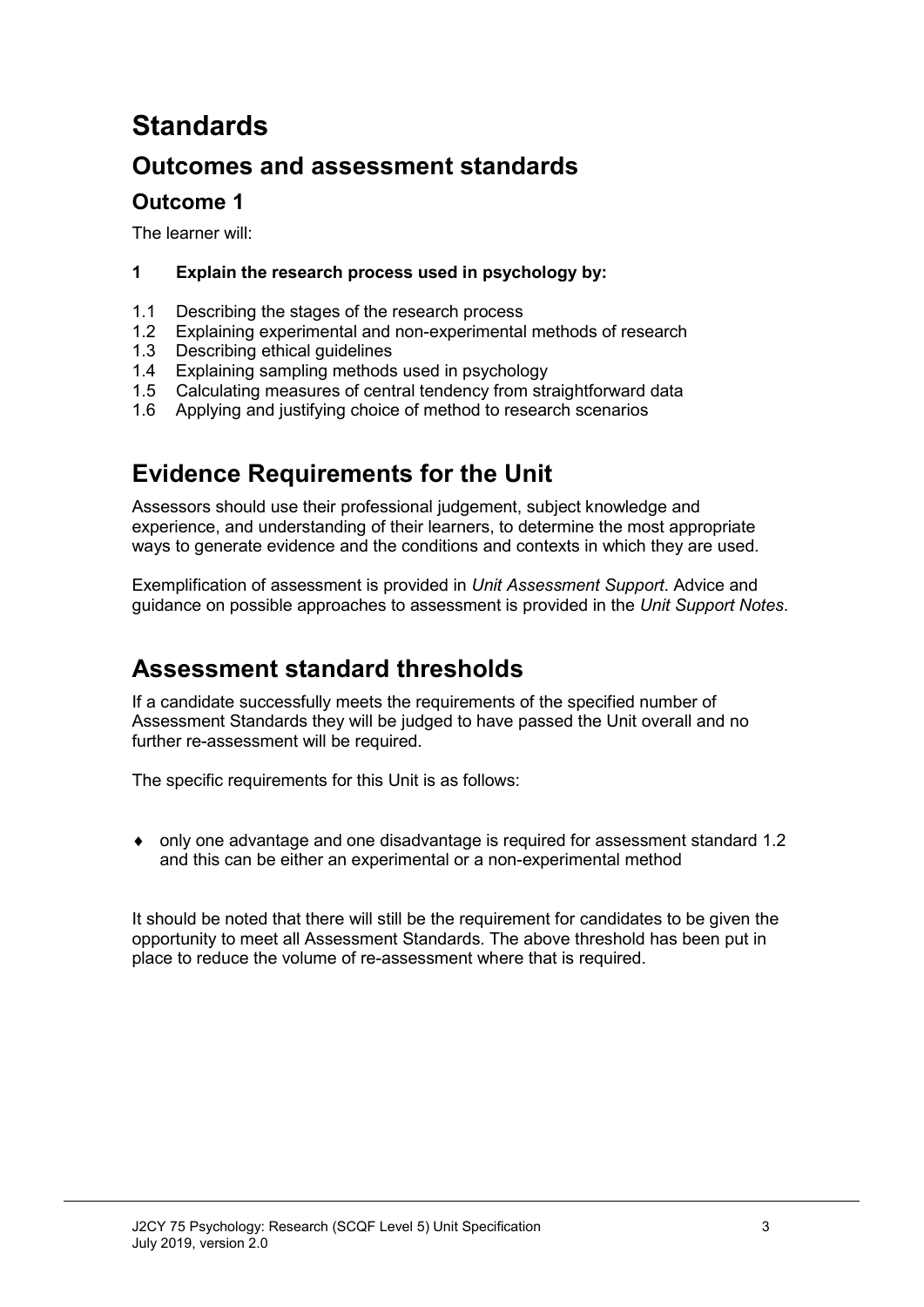### **Development of skills for learning, skills for life and skills for work**

It is expected that learners will develop broad, generic skills through this Unit. The skills that learners will be expected to improve on and develop through the Unit are based on SQA's Skills Framework: Skills for Learning, Skills for Life and Skills for Work and are drawn from the main skills areas listed below. These must be built into the Unit where there are appropriate opportunities.

### **1 Literacy**

1.2 Writing

### **2 Numeracy**

- 2.3 Information handling
- **3 Health and wellbeing**
- 3.1 Personal Learning

### **5 Thinking skills**

- 5.3 Applying
- 5.4 Analysing and evaluating

Amplification of these is given in SQA's *Skills Framework: Skills for Learning, Skills for Life and Skills for Work.* The level of these skills should be at the same SCQF level as the Unit and be consistent with the SCQF level descriptor. Further information on building in skills for learning, skills for life and skills for work is given in the *Unit Support Notes.*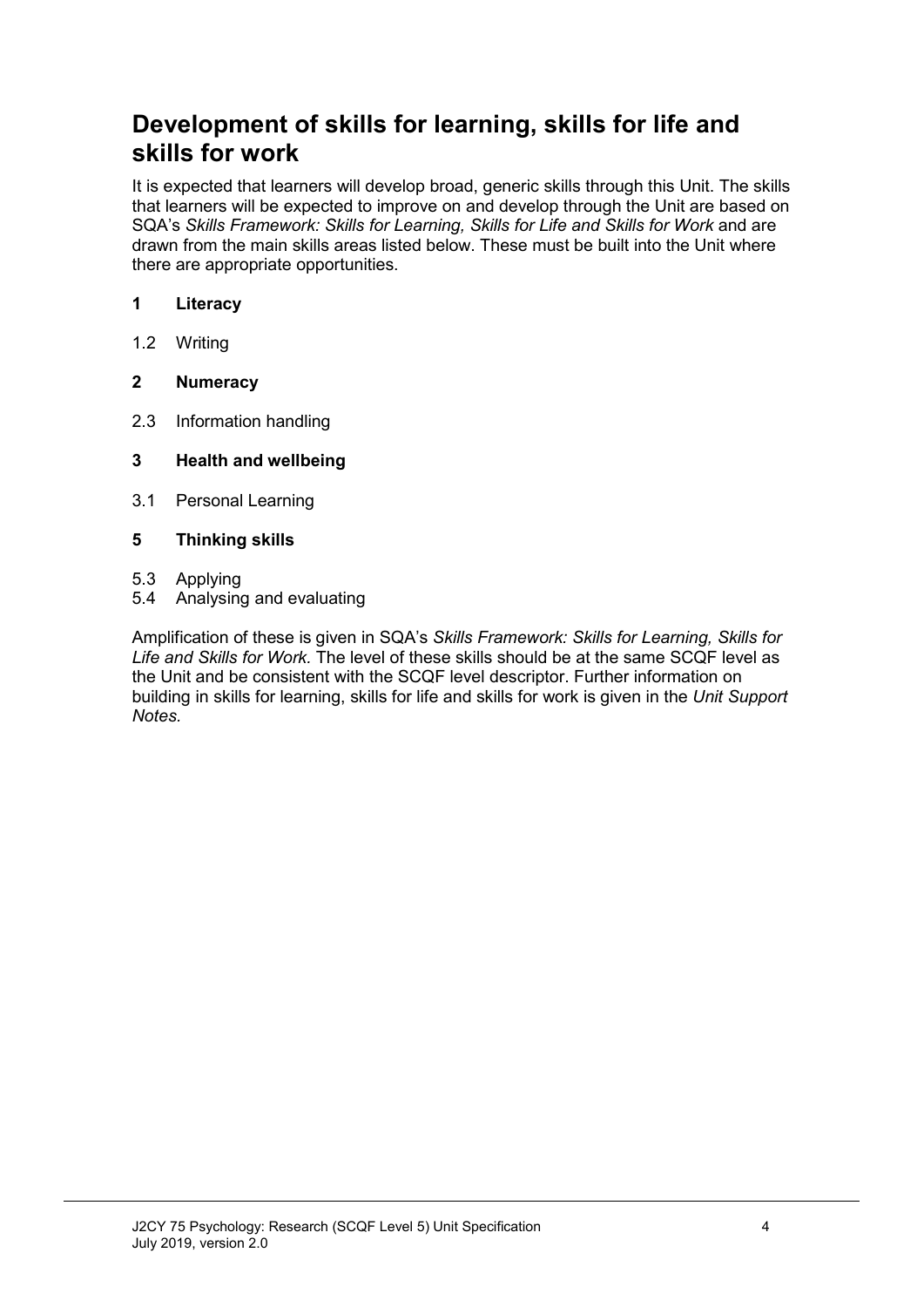# **Appendix: Unit support notes**

## **Introduction**

These support notes are not mandatory. They provide advice and guidance on approaches to delivering and assessing this Unit. They are intended for teachers and lecturers who are delivering this Unit. They should be read in conjunction with:

- ♦ the *Unit Specification*
- ♦ the *Unit Assessment Support packs*

# **Developing skills, knowledge and understanding**

Teachers and lecturers are free to select the skills, knowledge, understanding and contexts which are most appropriate for delivery in their centres.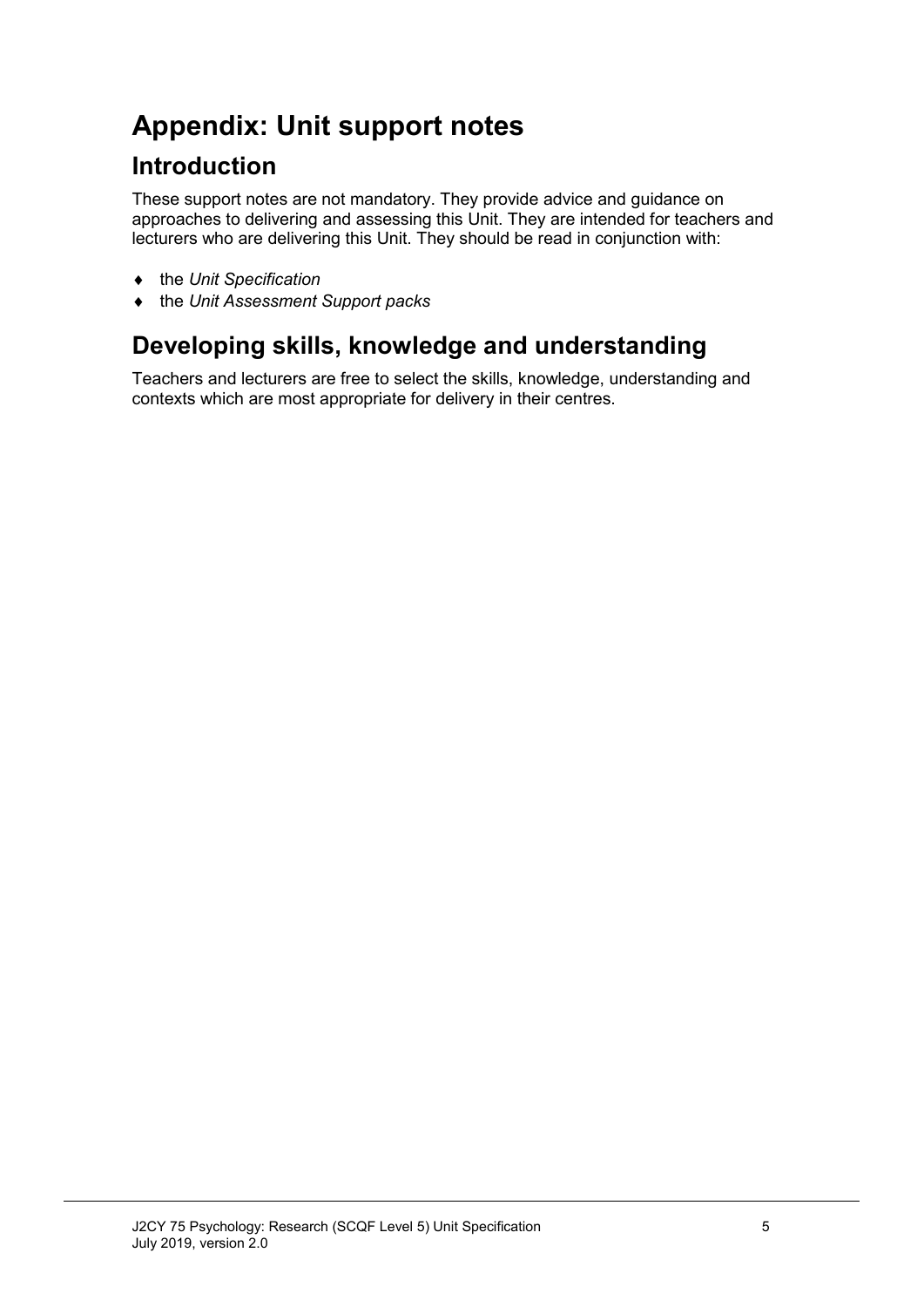# **Approaches to learning and teaching**

This Unit is designed to provide flexibility and choice for both the learner and delivering centre. Approaches to learning and teaching should enhance opportunities for all learners to achieve their full potential, whether working in a whole-class, small group or supported self-study situation.

It is good practice to use a variety of learning and teaching methods so that learners' interest and motivation are maintained and individual preferences for different learning styles are promoted. Throughout learning and teaching activities, account should be taken of the prior knowledge that learners may have.

This Unit readily provides opportunities for a variety of learning and teaching opportunities such as for learner-centred problem-solving activities, pair and group discussion, consideration of research scenarios experimental demonstrations, questionnaire design, games and quizzes, IT/web-based activities and formal presentation. Discussion groups or personal investigation and research are excellent ways of promoting some independence in learning.

Stimulus materials, visual aids and familiar situations may be used to stimulate learner interest. Relevant online video clips may be shown in a classroom situation followed by group discussion and analysis of the content.

Learning tasks should allow for personalisation and choice as well as enabling learners to work at a suitable pace with appropriate support.

Teaching approaches should support Curriculum for Excellence's four capacities to enable each learner to develop as a successful learner, a confident individual, a responsible citizen and an effective contributor.

#### **The research process**

Learners will be expected to describe the stages of the research process used in psychology by covering the following points:

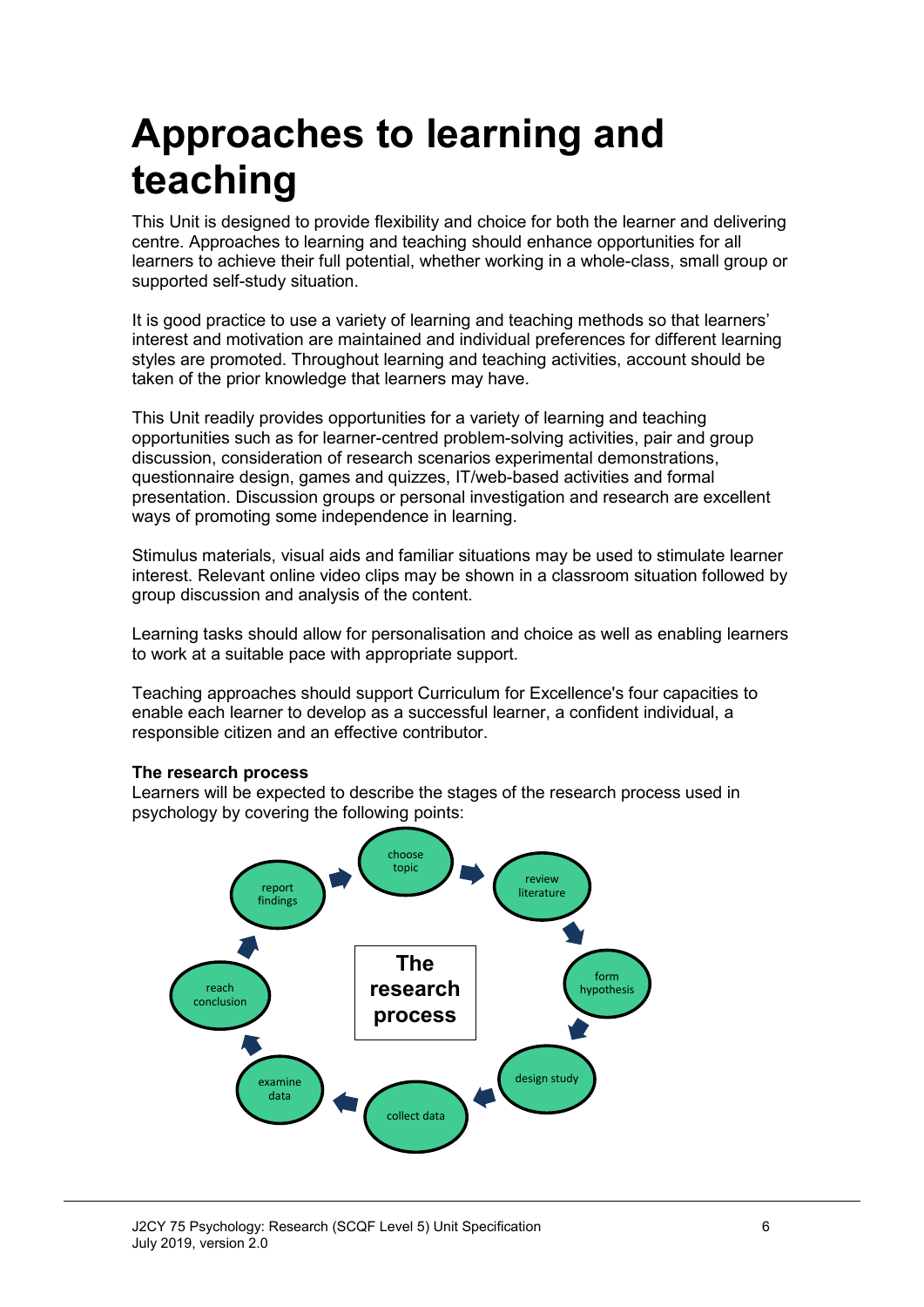Approaches to teaching and learning can include small-scale or class-based research activities. With teacher support, learners may collaborate to develop ideas and consider ethical and methodological issues for research proposals. A small piece of research focused on a feature of social behaviour such as conformity or an aspect of individual behaviour such as memory may be carried out.

### **Research methods**

Learners will be expected to explain what is meant by experimental methods, including independent, dependent and extraneous variables; validity and reliability; and to develop their knowledge and understanding about the need for the experimental research method if we want to show cause and effect. Laboratory experiments, field experiments and naturalistic experiments should be explained.

Learners will also develop knowledge and understanding of non-experimental research methods including:

- ♦ questionnaires/surveys
- ♦ interviews
- ♦ observation
- ♦ case studies
- ♦ correlational studies

Learners could be encouraged to consider the strengths and weaknesses of the research methods. This may be achieved by a variety of learning and teaching methods including learner-centred problem-solving activities, pair and group discussion and consideration of research scenarios.

The Unit also develops the learner's knowledge and understanding of research terminology. Opportunities should be offered, through discussion and activities to practice using this terminology. For example learners should be able to use the following research terminology accurately:

- ♦ theory
- ♦ hypothesis
- ♦ methods, either experiment or survey (questionnaires)
- ♦ sample, including a basic explanation of why sampling is used
- ♦ ethics (learners will be aware of BPS guidelines and will identify straightforward ethical issues)
- ♦ data (learners will be able to interpret simple descriptive statistics)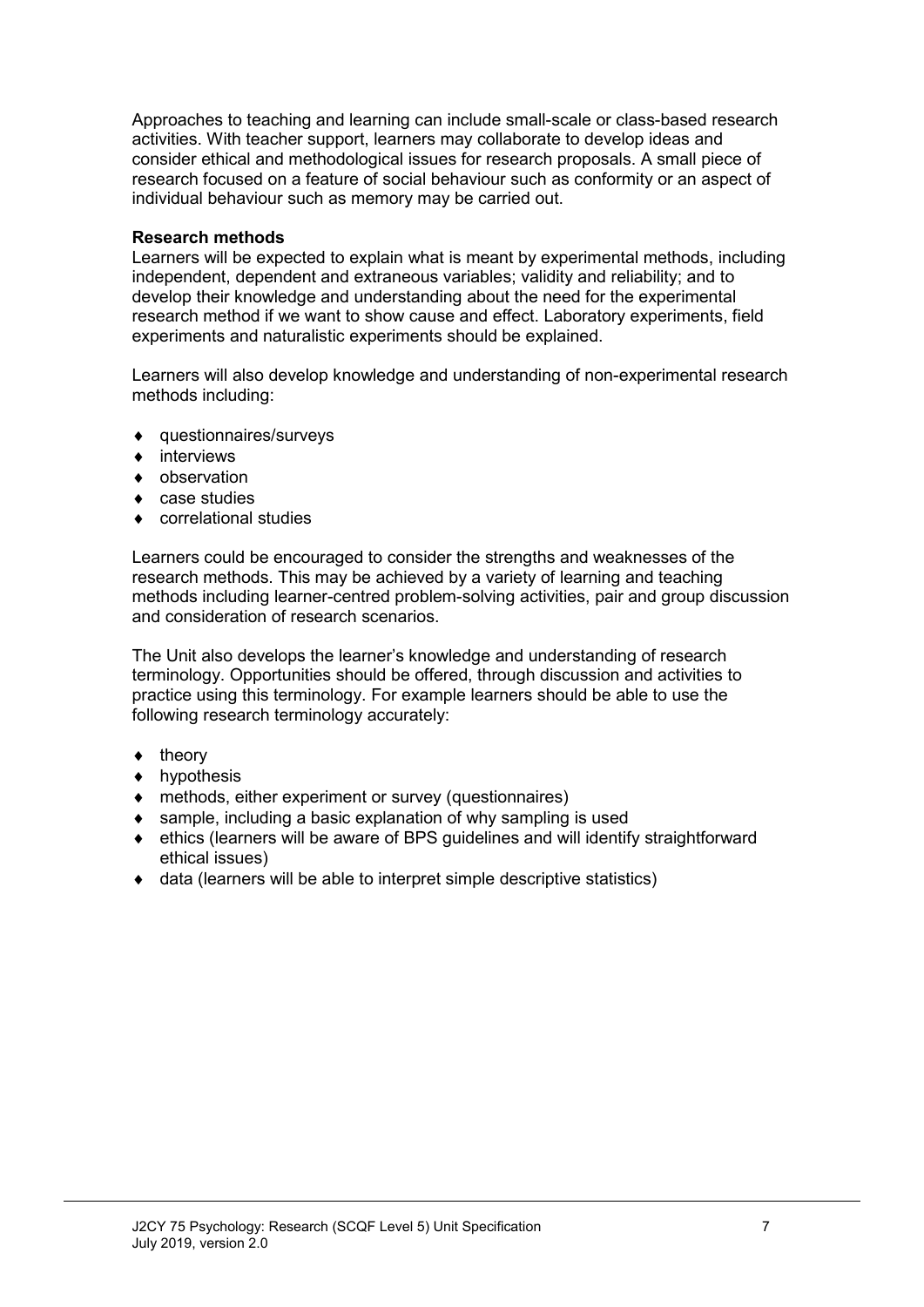### **Overview of research in Psychology**



#### **Ethics**

Ethical practice is essential in psychology. Some topics may be sensitive for individual candidates, based on stages of development or personal experiences, and discretion should be used. To this end, care should be taken in the delivery of material and sensitivity should be shown. Teachers should be alert to any signs of discomfort or distress. Such concerns are particularly relevant to delivery methods involving classroom research demonstrations.

Teachers should be familiar with current British Psychological Society ethical guidance.

Learners should be introduced to ethical guidelines and be able to consider what makes a piece of research ethical or unethical, in terms of ethical guidelines. A focus on ethical practice in psychology is to be emphasised in this Unit.

#### **Sampling**

Learners could be encouraged to investigate how participants in research are obtained. A group exercise could be used to allow learners to find out about sampling or by learners finding out about a method and reporting back to the class. Sampling methods that should be described and evaluated can include:

- ♦ opportunity sampling
- ♦ random sampling
- ♦ self-selection
- ♦ systematic sampling
- ♦ quota sampling
- ♦ stratified sampling

#### **Calculating and presenting data**

Learners should develop their knowledge and understanding of the use of descriptive statistics and demonstrate their ability to calculate mean, median, mode.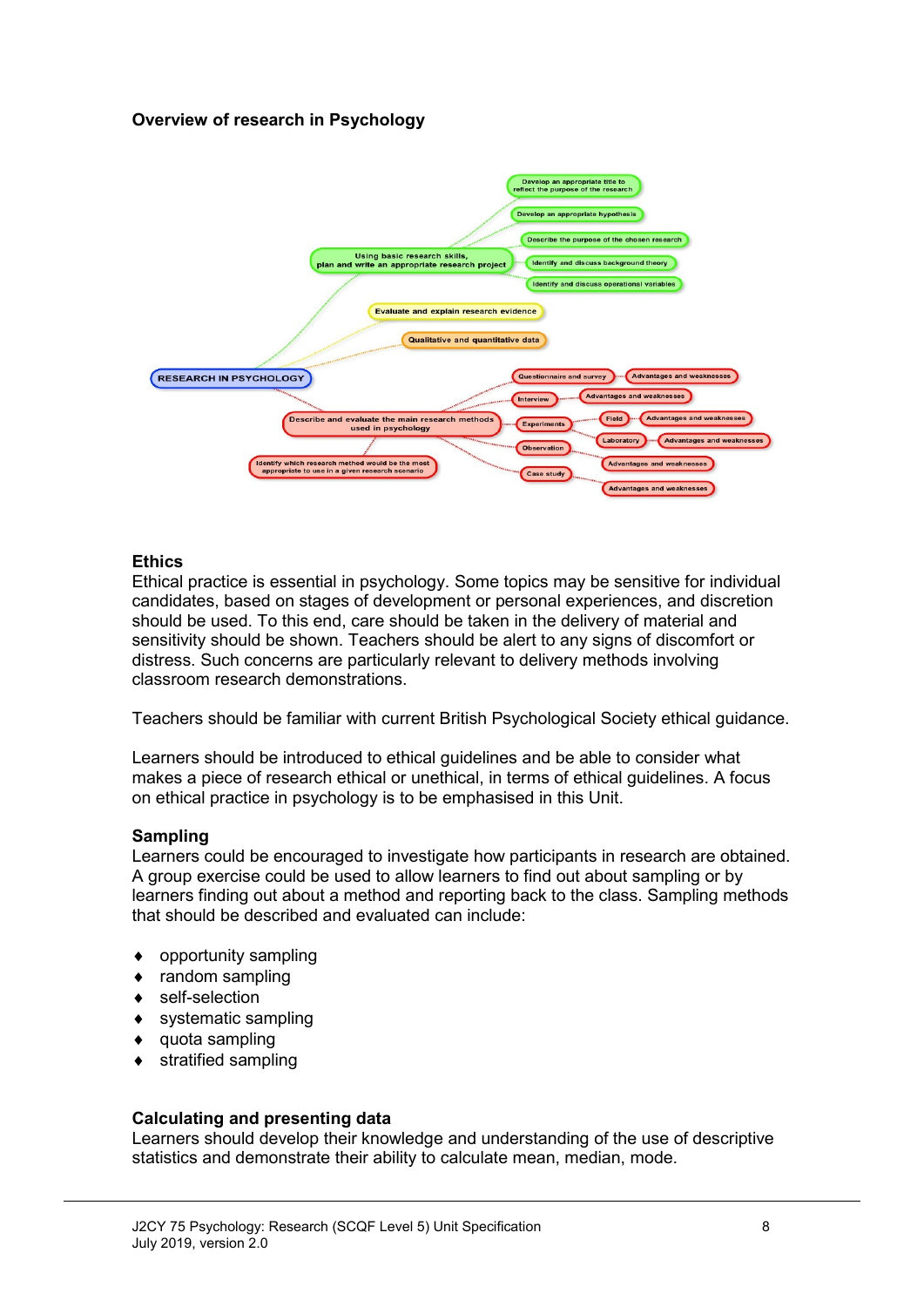Teachers could present learners with simple number sets to practice calculations and follow with a discussion of the merits and disadvantages of the measures of central tendency (mean, median and mode).

As a way of consolidating the knowledge and understanding of the research process, learners could be given a variety of research scenarios and, working either in groups, in pairs, or individually, could plan a research study using appropriate method, sampling and data collection and justifying their choices.

Learners could be presented with research scenarios and consider ethical issues that may arise in the research scenarios. Learners could present their findings in a variety of ways: presentation, essay, academic poster. Such activities can enable learners to self-assess, peer assess and get feedback from teachers/lecturers on their progress.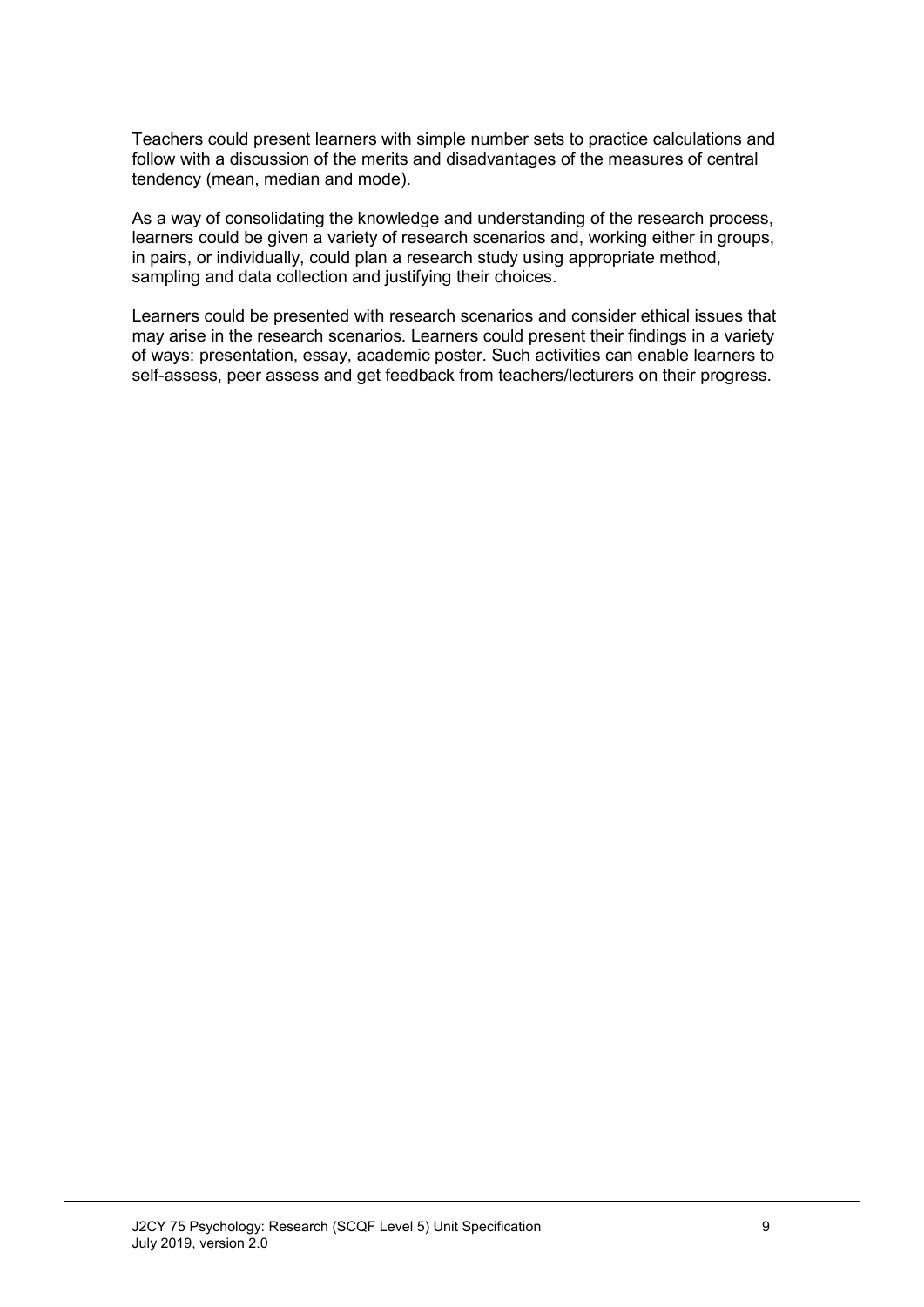# **Approaches to assessment**

There are a number of ways in which evidence for Unit assessment could be generated. **This Unit has one Outcome with a set of coherent Assessment Standards designed to promote holistic assessment.**

Evidence may be gathered in a variety of forms that best suit the needs of the learner and individual centres. Ideas for generating assessment evidence are recorded/oral responses; academic posters, individual or group presentations, information leaflets; traditional question papers or a portfolio of evidence.

Learning opportunities should enable learners to work on planning and conducting research collaboratively, but for Unit assessment learners should work independently.

#### **Example**

Learners could create a portfolio of evidence which includes:

- ♦ a description of the stages of the research process
- ♦ an explanation of experimental and non-experimental methods of research
- ♦ a description of ethical guidelines
- ♦ an explanation of sampling methods used in psychology
- calculation of measures of central tendency from straightforward data
- applying and justifying choice of method to research scenarios

Alternative assessment approaches include:

♦ open-book tests, eg providing a stimulus piece with associated questions

Evidence could be able to be generated and held in a variety of formats that best suits the needs of the learner and centre. Assessors must choose an assessment format which takes into account the needs of all learners and implement the assessment at an appropriate stage in the Unit.

#### **Combining assessment within Units**

Assessment could be combined in this Unit by holistically assessing all the Outcomes of the Unit in a single assessment. When assessment within the Unit is holistic, teachers and lecturers should take particular care to track the evidence for each individual Outcome.

#### **Authenticity**

When the teacher/lecturer does not have this *direct evidence*, they will need to take steps to confirm that the learner's evidence was genuinely produced by them.

There are a number of techniques and strategies for ensuring that learners present work which is their own. For more guidance, please refer to SQA's *Guide to Assessment*

Guidance on assessment and re-assessment is available in SQA's Guide to Assessment available on SQA's website.